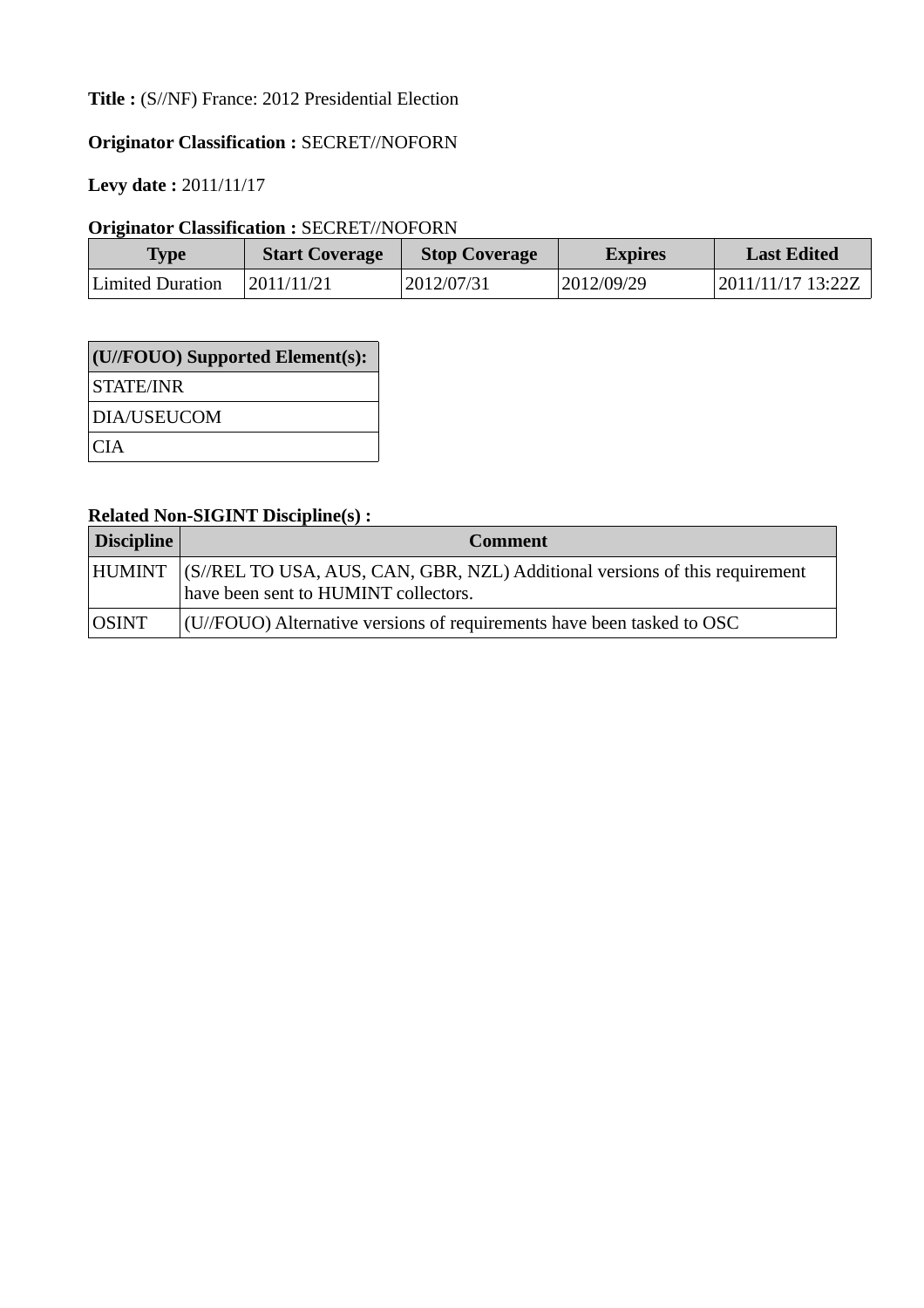## **Related IN Number(s) :** 2005-348

### **Background/Justification :**

(S//NF) Analysts in CIA's Office of Russian and European Analysis (OREA) closely watched the Oct 9th and Oct 16th Socialist primaries and will be closely monitoring the April 22nd and May 6th 2012 Presidential elections. Of particular interest is President Sarkozy, the Socialist Party (PS), and other potential candidate's plans and intentions for these elections. Analysts assess that the Union for a Popular Movement (UMP), the current ruling party, is not assured of winning the presidential election and, as a result, analysts are interested in the electoral strategy of the non-ruling parties listed below. Additional information on these topics will help analysts assess, and prepare key US policymakers for, the post-election French political landscape and the potential impact on US-France relations.

### **Guidance for UCS :**

(C//NF) **██████████** please contact ██████████ CIA/DI Office of Collection Strategies and Analysis (CSAA), IC E-Mail **EXECUTE:** 20 Ocia.ic.gov, NSTS phone 935-████.

(S//NF) These requirements are NOFORN due to Friends-on-Friends sensitivities.

(S//NF) French political parties and persons of interest include:

- A. (S//NF) Socialist Party (PS)
- B. (S//NF) National Front (FN)
- C. (S//NF) Union for a Popular Movement (UMP)
- D. (S//NF) Dominique Strauss-Kahn (DSK)
- E. (S//NF) Nicolas Sarkozy
- F. (S//NF) Martine Aubry
- G. (S//NF) Francois Hollande
- H. (S//NF) Marine Le Pen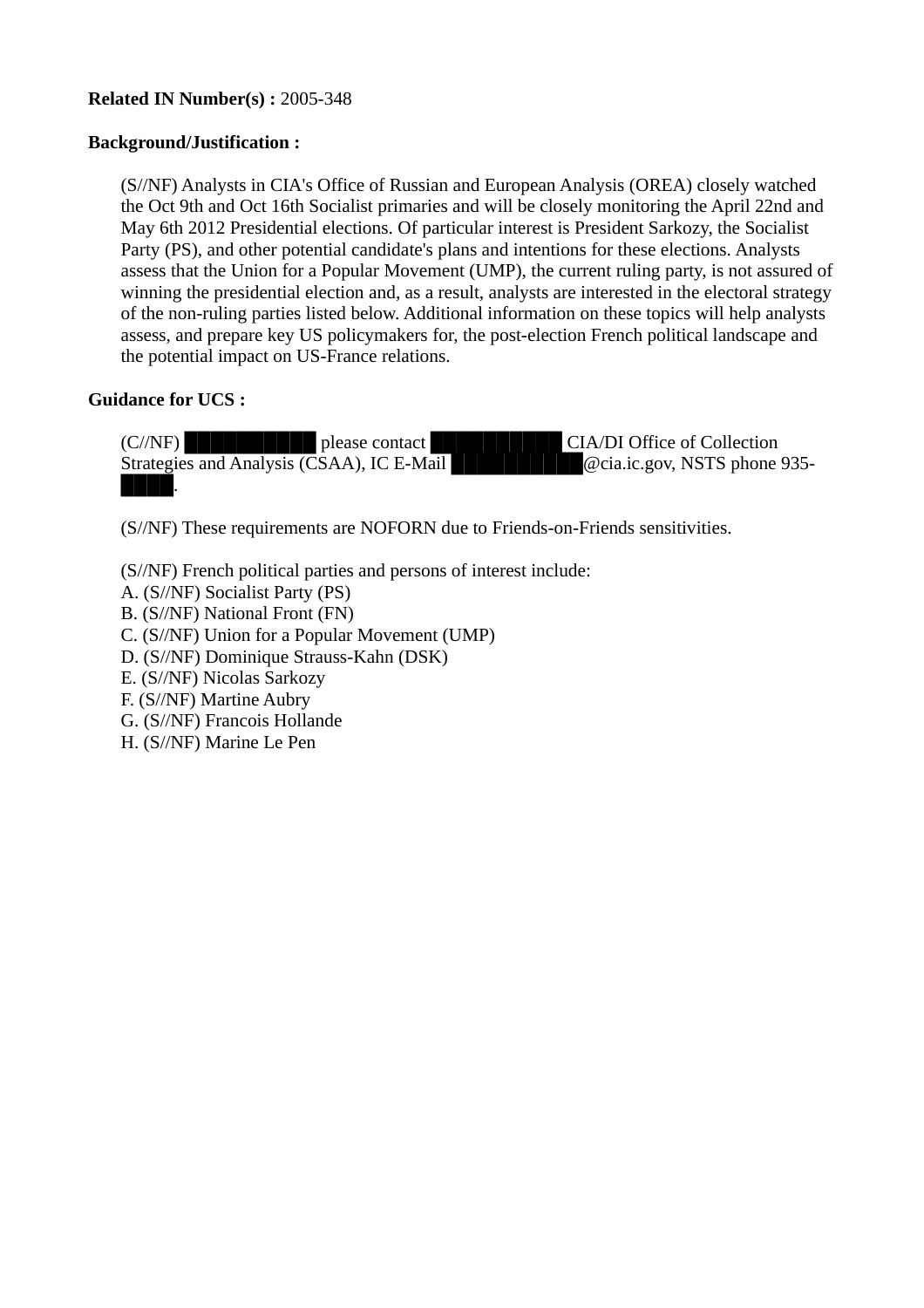## **EEI** : A

## **EEI Classification** : SECRET//NOFORN

## **Originator EEI Classification** : SECRET//NOFORN

**EEI Title** : (S//NF) Sarkozy and Contenders Strategic Election Plans

## **Question(s)** :

1. (S//NF) Report on deliberations by Sarkozy, or other high level government officials regarding the presidential candidates in the 2012 election.

2. (S//NF) Report efforts by Sarkozy, the Socialist party, or others to manage the 2012 elections, including:

A. (S//NF) Discussions that indicate Sarkozy's level of confidence in his ability to contest the election.

B. (S//NF) Attempts to pass guidance or directives to parties or individuals on supporting activities or initiatives.

C. (S//NF) How Sarkozy and his advisors interact.

3. (S//NF) Report any discussions regarding guidance from Sarkozy or Martine Aubry, Francois Hollande, or Dominique Strauss-Kahn on the upcoming elections.

## **SIGINT sub-discipline(s)** : *COMINT*

## **The following table is classified: SECRET//NOFORN**

### **Topic/Geopolitical/Priority**

| <b>Citation</b> | <b>Topic</b>                                           | <b>Topic</b><br>ID | nd | B | <b>Ba</b>   MB   Geopolitical   National   Contribu<br><b>Area</b> | <b>Priority</b> | tion       | <b>SIGIN</b><br>T<br><b>Priorit</b> |
|-----------------|--------------------------------------------------------|--------------------|----|---|--------------------------------------------------------------------|-----------------|------------|-------------------------------------|
| 9A2011-572-01   | DEPS/Democrat<br>ization and<br>Political<br>Stability | DEPS.<br>Z         | A  |   | $DIP$ France                                                       | Χ               | <b>Key</b> | 9                                   |

### **Reporting Criteria :**

|              | <b>Report Type Delivery Mechanism</b> | <b>Reporting Timeline</b>    |
|--------------|---------------------------------------|------------------------------|
| <b>EGRAM</b> | <b>Electrical Message</b>             | 72 Hours After               |
|              |                                       | <b>Recognition/Detection</b> |

### **PROFORMA Datalinks : No**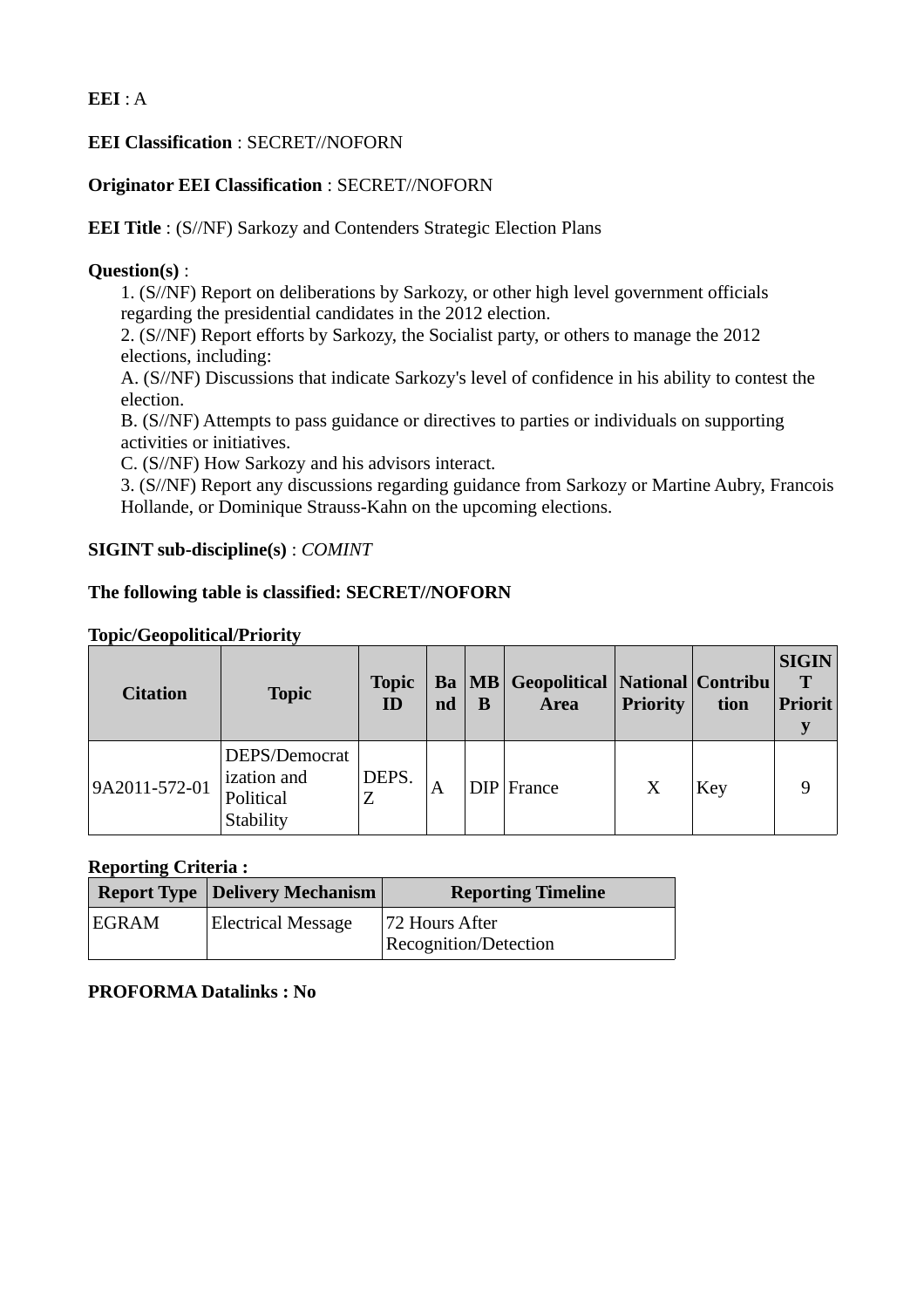## **EEI :** B

## **EEI Classification :** SECRET//NOFORN

## **Originator EEI Classification :** SECRET//NOFORN

**EEI Title** : (S//NF) Non-Ruling Political Parties and Candidates Strategic Election Plans

## **Question(s) :**

1. (S//NF) Report on rising party leaders, newly developed political parties or movements, and emerging presidential candidates, to include:

A. (S//NF) Party platforms, plans, or strategies for the upcoming election.

B. (S//NF) Efforts to influence and implement political decisions.

C. (S//NF) Support or opposition towards parties or leaders.

D. (S//NF) Support from local government officials, government elites, or business elites.

E. (S//NF) Views and characterization of the United States.

F. (S//NF) Efforts to reach out to leaders of other countries, to include but not limited to, Germany, UK, Libya, Israel, Palestine, Syria, Cote d'Ivoire.

2. (S//NF) Report on the major sources of funding for the presidential candidates and registered parties.

3. (S//NF) Report on the presidential candidates' views on the French economy.

A. (S//NF) What current economic policies do they see as not working?

B. (S//NF) What policies do they promote to help boost France's economic growth prospects?

C. (S//NF) What are their opinions on the German model of export-led growth?

4. (S//NF) Report on the presidential contenders' views on the euro zone crisis to include, but not limited to:

A. (S//NF) Their views on the Greek debt crisis.

B. (S//NF) The role of France and Germany in the management of the crisis.

C. (S//NF) The vulnerability of the French government and French banks to a Greek default.

5. (S//NF) Please report on any specific proposals or recommendations to help solve the euro-zone crisis.

## **SIGINT sub-discipline(s) :** *COMINT*

## **The following table is classified: SECRET//NOFORN**

### **Topic/Geopolitical/Priority**

| Citation          | <b>Topic</b>                                        | <b>Topic</b><br>ID | nd | в          | <b>Ba</b>   MB   Geopolitical   National   Contribu<br><b>Area</b> | <b>Priority</b> | tion | <b>SIGIN</b><br>T<br><b>Priori</b><br>ty |
|-------------------|-----------------------------------------------------|--------------------|----|------------|--------------------------------------------------------------------|-----------------|------|------------------------------------------|
| 9B2011-<br>572-01 | DEPS/Democratizatio<br>n and Political<br>Stability | DEPS.<br>Z         | А  | <b>DIP</b> | France                                                             |                 | Key  | 9                                        |

## **Reporting Criteria :**

| <b>Report Type</b> | <b>Delivery Mechanism</b> | <b>Reporting Timeline</b>            |
|--------------------|---------------------------|--------------------------------------|
| EGRAM              | <b>Electrical Message</b> | 72 Hours After Recognition/Detection |

## **PROFORMA Datalinks : No**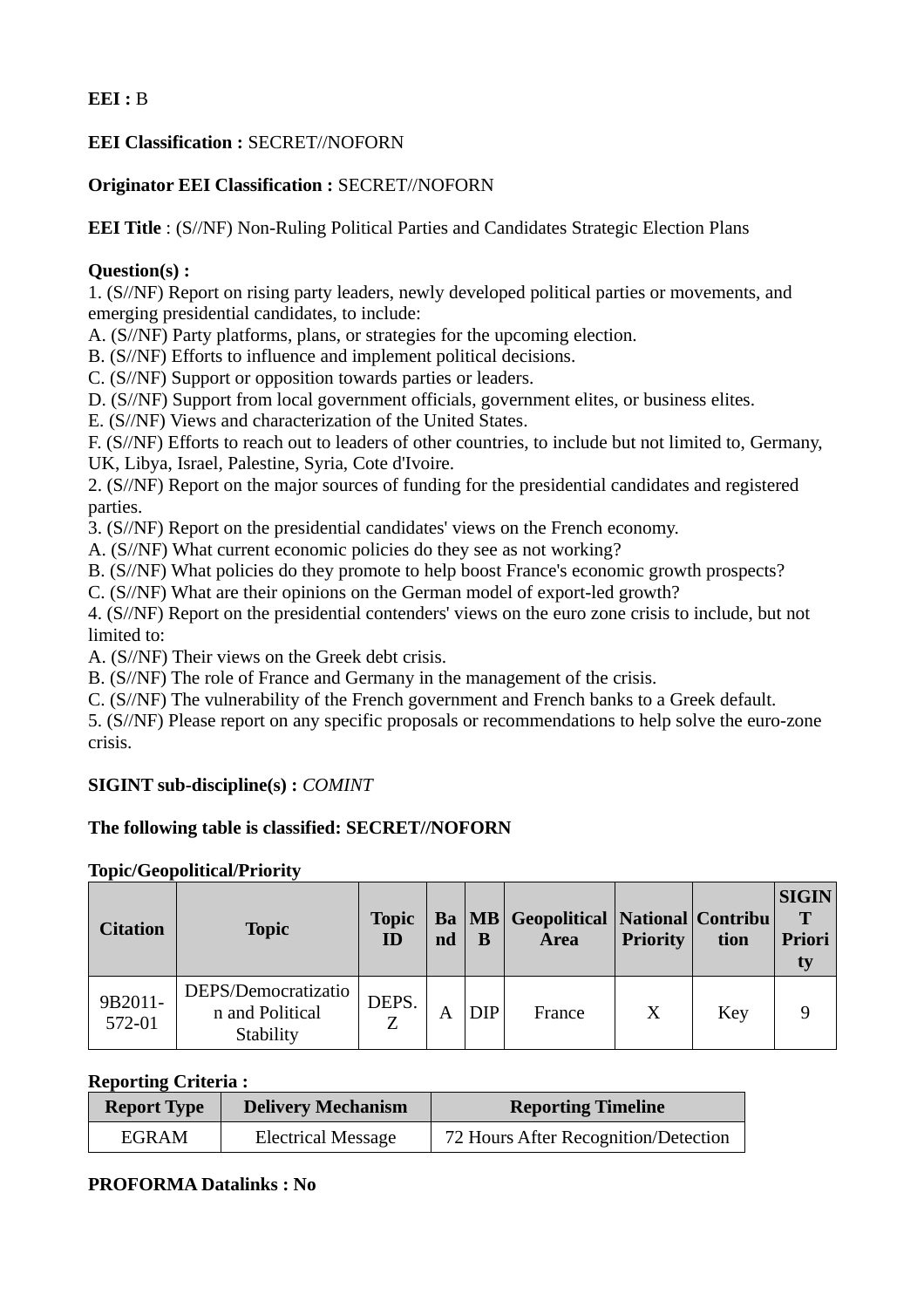## **EEI :** C

## **EEI Classification :** SECRET//NOFORN

### **Originator EEI Classification :** SECRET//NOFORN

**EEI Title :** (S//NF) Union for a Popular Movement (UMP) Strategic Election Plans

### **Question(s) :**

1. (S/NF) Report any discussions by UMP members or leadership on perceived vulnerabilities to maintaining power after the 2012 Presidential election, to include:

A. (S/NF) Discussions to address the perceived vulnerabilities, or efforts to develop or change the party's ideological mission.

B. (S/NF) Any discussions regarding Nicolas Sarkozy's support for UMP and the value he places on the continuation of the party's dominance.

C. (S/NF) Any schisms or alliances that develop among the elite in the UMP, and the reasons for such events.

D. (S/NF) Report UMP leadership and member opinions of President Sarkozy, to include:

E. (S/NF) Private reactions to Sarkozy's political initiatives and campaign strategy.

## **SIGINT sub-discipline(s) :** *COMINT*

### **The following table is classified: SECRET//NOFORN**

#### **Topic/Geopolitical/Priority**

| <b>Citation</b>       | <b>Topic</b>                                        | <b>Topic</b><br>ID | nd | B | <b>Ba</b>   MB   Geopolitical   National   Contribu<br><b>Area</b> | <b>Priority</b> | tion       | <b>SIGIN</b><br>T<br><b>Priori</b><br>ty |
|-----------------------|-----------------------------------------------------|--------------------|----|---|--------------------------------------------------------------------|-----------------|------------|------------------------------------------|
| 9C2011-<br>$572 - 01$ | DEPS/Democratizatio<br>n and Political<br>Stability | DEPS.              |    |   | $DIP$ France                                                       |                 | <b>Key</b> | 9                                        |

### **Reporting Criteria :**

|       | <b>Report Type   Delivery Mechanism</b> | <b>Reporting Timeline</b>            |
|-------|-----------------------------------------|--------------------------------------|
| EGRAM | <b>Electrical Message</b>               | 72 Hours After Recognition/Detection |

## **PROFORMA Datalinks : No**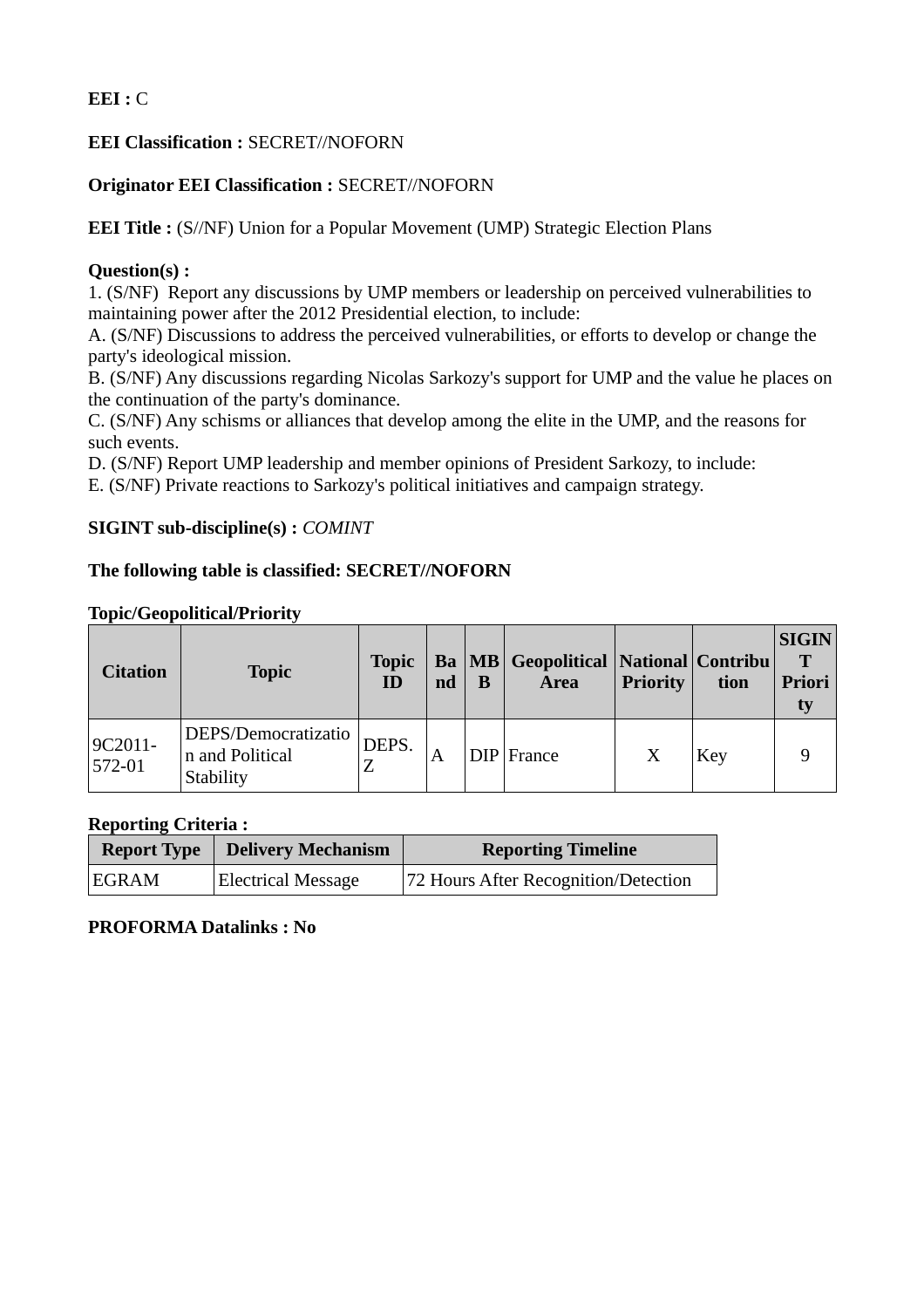# **Validation Type:** FNV

| Last Status Change | <b>Levy Date</b>    | <b>Levied Version</b> |  |
|--------------------|---------------------|-----------------------|--|
| 2011/11/17 13:22Z  | $2011/11/17$ 13:22Z |                       |  |

### **Author**

**█████████**

## *CIA/CIA*

██████████@cia.ic.gov

*Commercial*: 703-███-████

*Secure* : 933-

## **Validation Chain**

| <b>INMG</b>         | <b>Primary Lead</b> | <b>Alternate Lead</b> | <b>Editor</b> |
|---------------------|---------------------|-----------------------|---------------|
| <b>CIA/CSAA</b>     |                     |                       |               |
| Sponsor             | CIA/CIA/CSAA        | CIA/CSAA              |               |
| CIA                 | @cia.<br>ic.gov     | @cia.<br>ic.gov       |               |
|                     | Commercial: 571-    | Commercial:           |               |
|                     | Secure: 935-        | Secure: 937-          |               |
| <b>NSIAPS Chair</b> |                     |                       |               |
| <b>SIRVES Chair</b> | SIGCOM/NSIAPS       | <b>NSA/NSIAPS</b>     |               |
| <b>NSIAPS</b>       | @nsa<br>.ic.gov     | @nsa<br>.ic.gov       |               |
|                     | Commercial: 202-    | Commercial:           |               |
|                     | Secure: 561-        | Secure: 561-          |               |

## **C.S.M. Point of Contact**

**██████████**

*NSA/S1111*